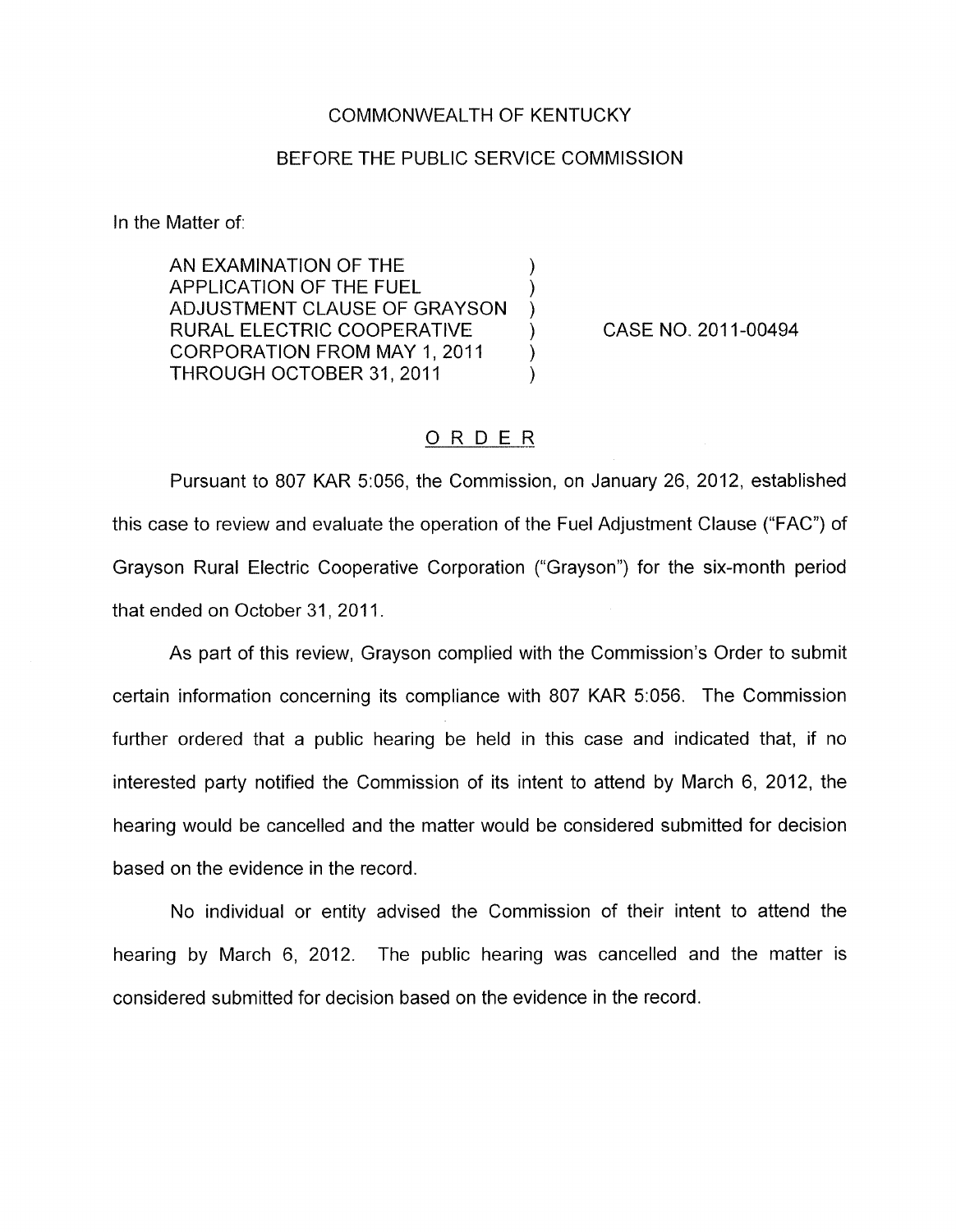The Commission, having considered the evidence in the record and being otherwise sufficiently advised, finds no evidence that Grayson has improperly calculated or applied its FAC charge.

IT IS THEREFORE ORDERED that the charges and credits applied by Grayson through the FAC for the period May 1, 2011 through October 31, 2011 are approved.

BY the Commission



e Director

Case No. 2011-00494